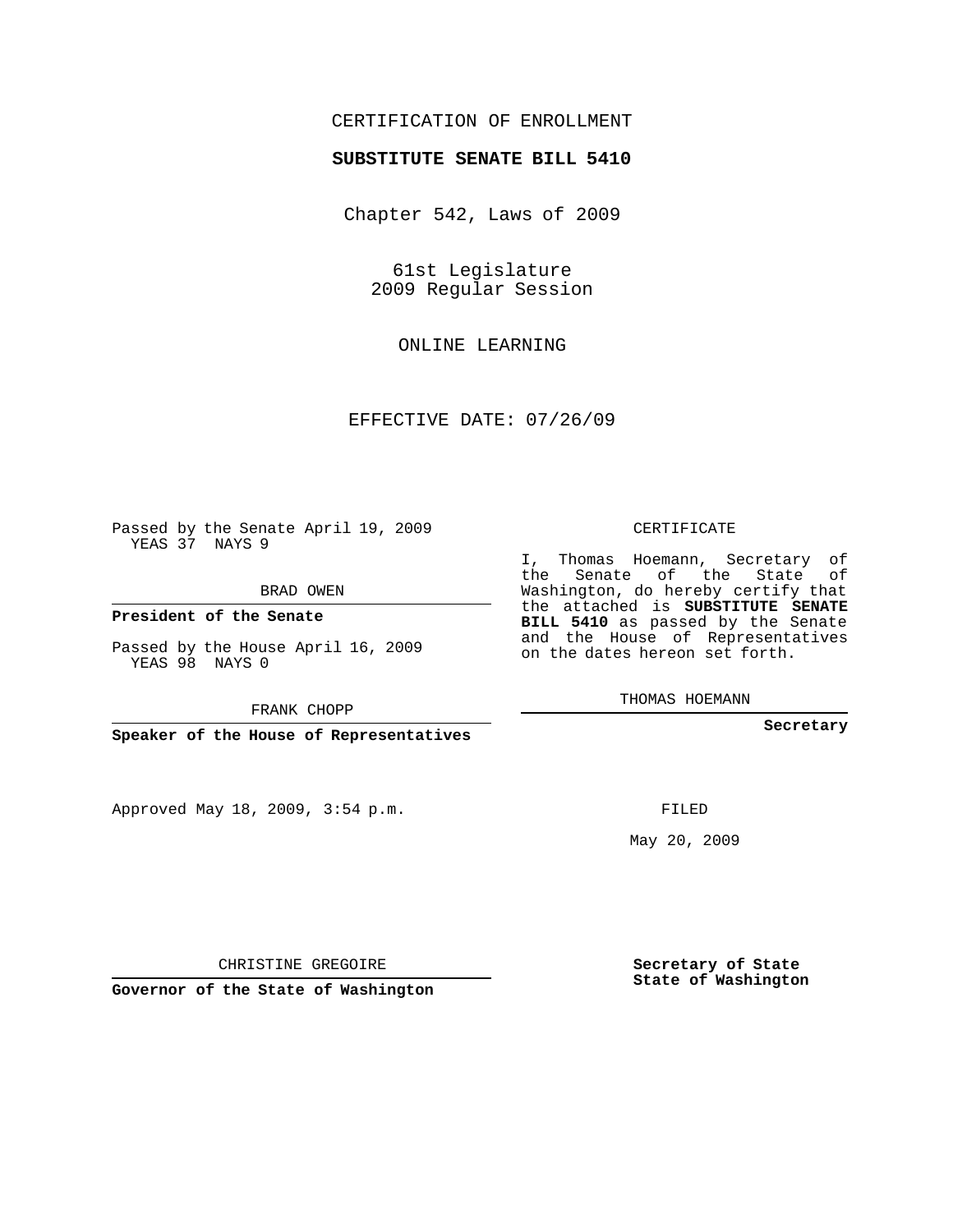## **SUBSTITUTE SENATE BILL 5410** \_\_\_\_\_\_\_\_\_\_\_\_\_\_\_\_\_\_\_\_\_\_\_\_\_\_\_\_\_\_\_\_\_\_\_\_\_\_\_\_\_\_\_\_\_

\_\_\_\_\_\_\_\_\_\_\_\_\_\_\_\_\_\_\_\_\_\_\_\_\_\_\_\_\_\_\_\_\_\_\_\_\_\_\_\_\_\_\_\_\_

AS AMENDED BY THE HOUSE

Passed Legislature - 2009 Regular Session

**State of Washington 61st Legislature 2009 Regular Session**

**By** Senate Early Learning & K-12 Education (originally sponsored by Senators Oemig, Morton, McAuliffe, Tom, and Eide)

READ FIRST TIME 02/13/09.

 AN ACT Relating to online learning; amending RCW 28A.150.262; adding a new chapter to Title 28A RCW; and creating new sections.

BE IT ENACTED BY THE LEGISLATURE OF THE STATE OF WASHINGTON:

 NEW SECTION. **Sec. 1.** (1) The legislature finds that online learning provides tremendous opportunities for students to access curriculum, courses, and a unique learning environment that might not otherwise be available. The legislature supports and encourages online learning opportunities.

 (2) However, the legislature also finds that there is a need to assure quality in online learning, both for the programs and the administration of those programs. The legislature is the steward of public funds that support students enrolled in online learning and must ensure an appropriate accountability system at the state level.

 (3) Therefore, the legislature intends to take a first step in improving oversight and quality assurance of online learning programs, and intends to examine possible additional steps that may need to be taken to improve financial accountability.

(4) The first step in improving quality assurance is to: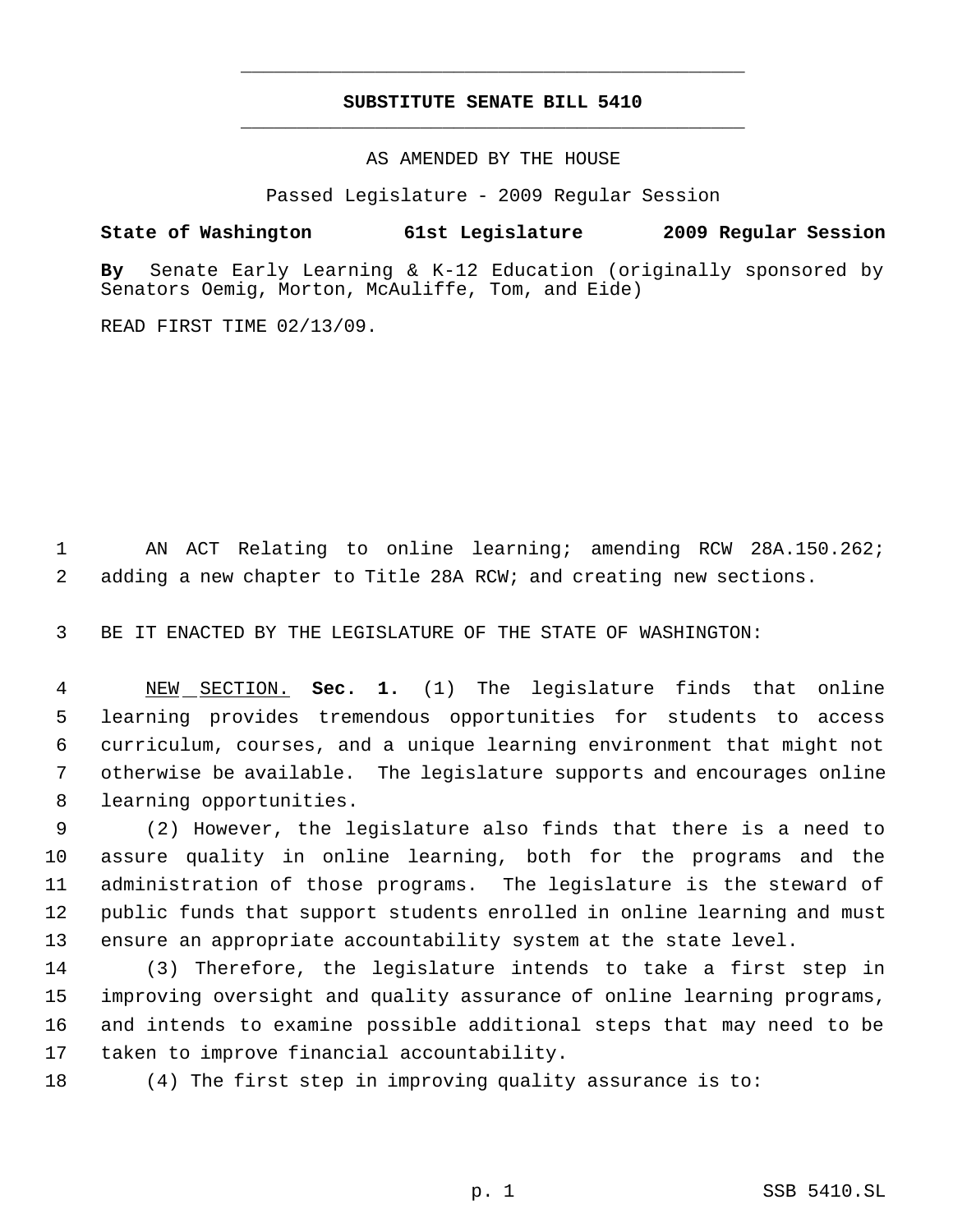(a) Provide objective information to students, parents, and educators regarding available online learning opportunities, including program and course content, how to register for programs and courses, teacher qualifications, student-to-teacher ratios, prior course completion rates, and other evaluative information;

(b) Create an approval process for multidistrict online providers;

 (c) Enhance statewide equity of student access to high quality 8 online learning opportunities; and

 (d) Require school district boards of directors to develop policies and procedures for student access to online learning opportunities.

 NEW SECTION. **Sec. 2.** The definitions in this section apply throughout this chapter unless the context clearly requires otherwise. (1)(a) "Multidistrict online provider" means:

 (i) A private or nonprofit organization that enters into a contract with a school district to provide online courses or programs to K-12 students from more than one school district;

 (ii) A private or nonprofit organization that enters into contracts with multiple school districts to provide online courses or programs to K-12 students from those districts; or

 (iii) Except as provided in (b) of this subsection, a school district that provides online courses or programs to students who reside outside the geographic boundaries of the school district.

 (b) "Multidistrict online provider" does not include a school district online learning program in which fewer than ten percent of the students enrolled in the program are from other districts under the interdistrict student transfer provisions of RCW 28A.225.225. "Multidistrict online provider" also does not include regional online learning programs that are jointly developed and implemented by two or more school districts or an educational service district through an interdistrict cooperative program agreement that addresses, at minimum, how the districts share student full-time equivalency for state basic education funding purposes and how categorical education programs, including special education, are provided to eligible students.

(2)(a) "Online course" means a course that:

 (i) Is delivered primarily electronically using the internet or other computer-based methods; and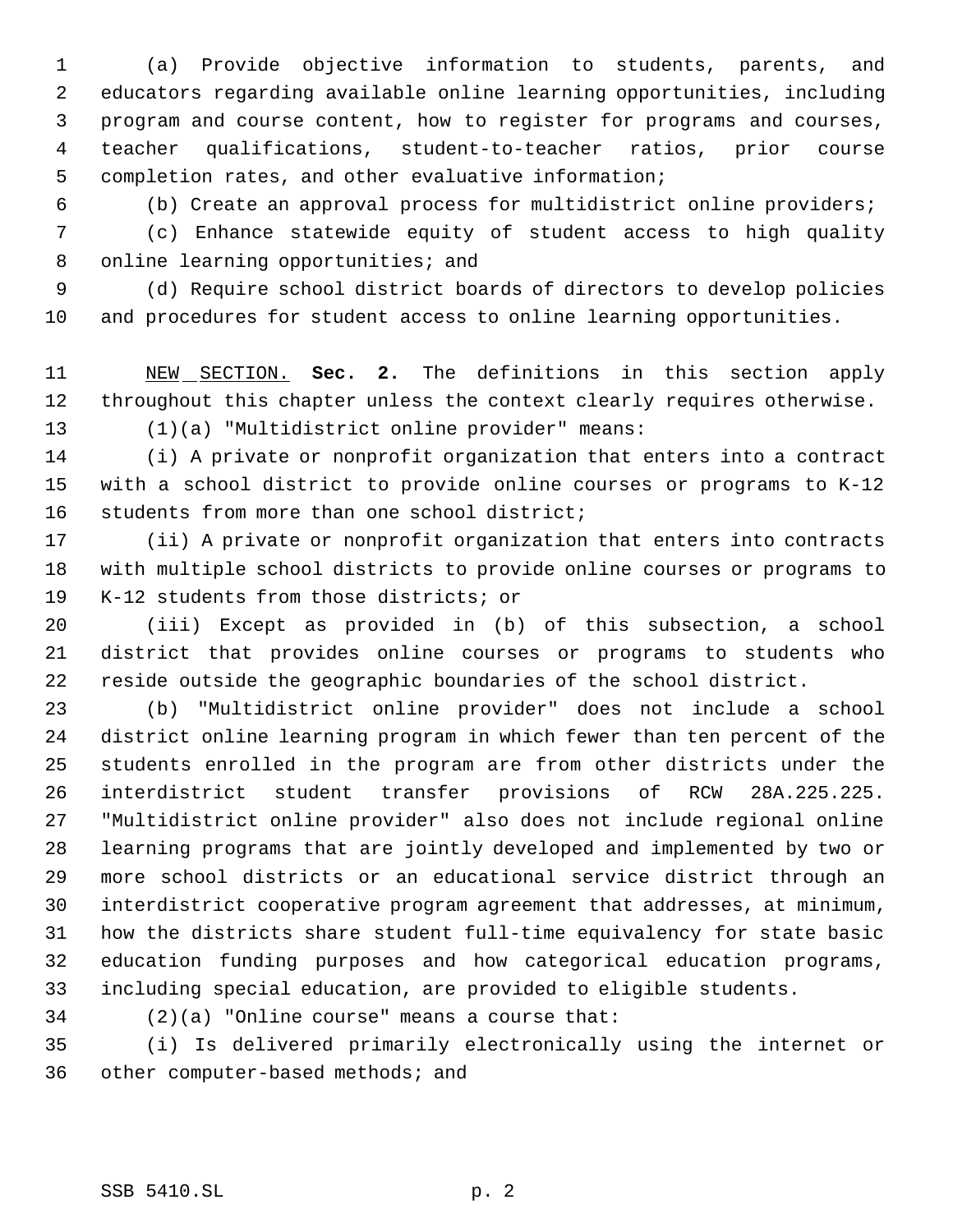(ii) Is taught by a teacher primarily from a remote location. Students enrolled in an online course may have access to the teacher synchronously, asynchronously, or both.

(b) "Online school program" means a school program that:

 (i) Is delivered primarily electronically using the internet or other computer-based methods;

 (ii) Is taught by a teacher primarily from a remote location. Students enrolled in an online program may have access to the teacher synchronously, asynchronously, or both;

(iii) Delivers a part-time or full-time sequential program; and

 (iv) Has an online component of the program with online lessons and tools for student and data management.

 (c) An online course or online school program may be delivered to students at school as part of the regularly scheduled school day. An online course or online school program also may be delivered to students, in whole or in part, independently from a regular classroom schedule, but such courses or programs must comply with RCW 28A.150.262 to qualify for state basic education funding.

 NEW SECTION. **Sec. 3.** (1) The superintendent of public instruction, in collaboration with the state board of education, shall develop and implement approval criteria and a process for approving multidistrict online providers; a process for monitoring and if necessary rescinding the approval of courses or programs offered by an online course provider; and an appeals process. The criteria and processes shall be adopted by rule by December 1, 2009.

 (2) When developing the approval criteria, the superintendent of public instruction shall require that providers offering online courses or programs have accreditation through the Northwest association of accredited schools or another national, regional, or state accreditation program listed by the office of the superintendent of public instruction after consultation with the Washington coalition for online learning. In addition to other criteria, the approval criteria shall include the degree of alignment with state academic standards and require that all teachers be certificated in accordance with Washington state law. When reviewing multidistrict online providers that offer high school courses, the superintendent of public instruction shall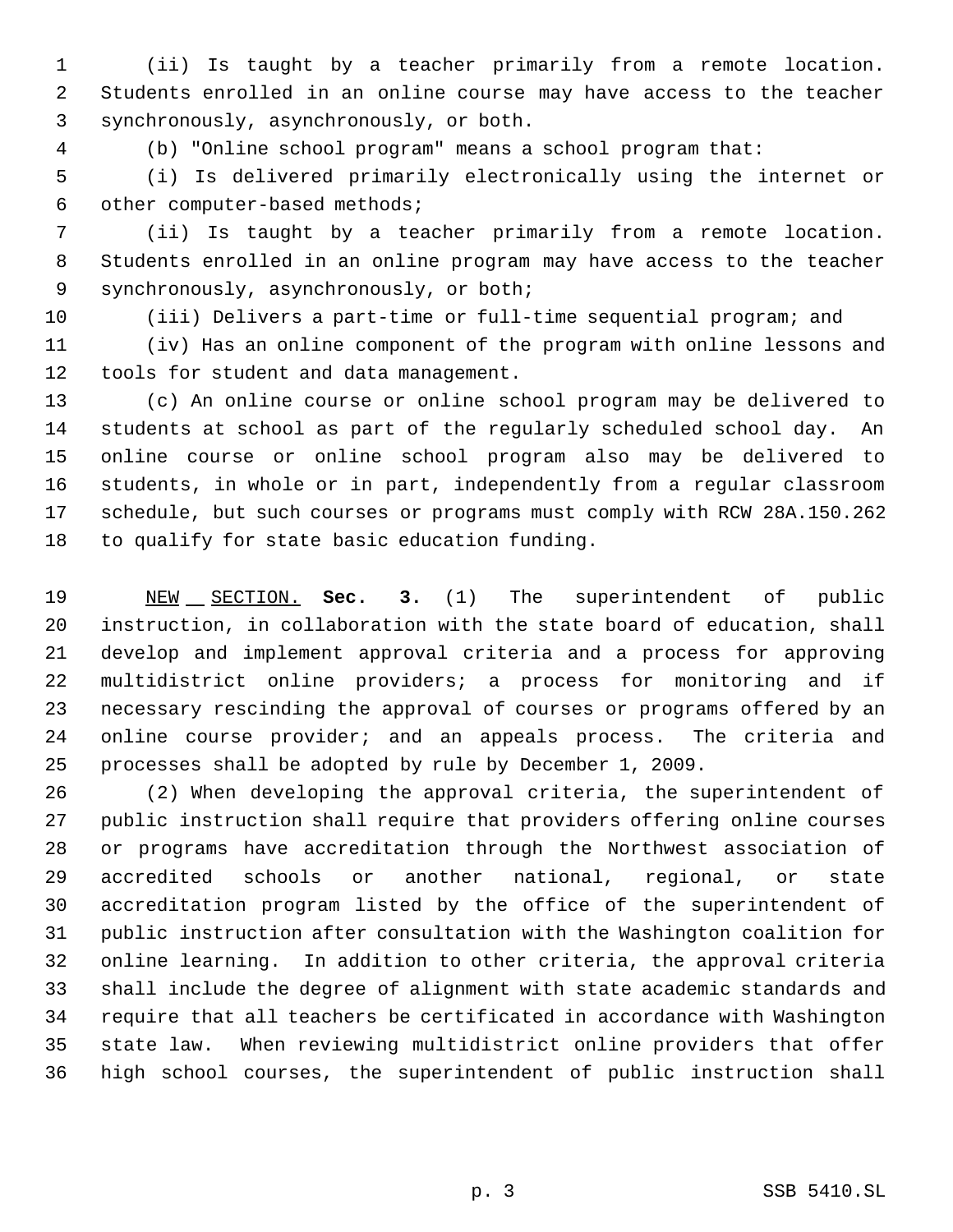assure that the courses offered by the provider are eligible for high school credit. However, final decisions regarding the awarding of high school credit shall remain the responsibility of school districts.

 (3) Initial approval of multidistrict online providers by the superintendent of public instruction shall be for four years. The superintendent of public instruction shall develop a process for the renewal of approvals and for rescinding approvals based on noncompliance with approval requirements. Any multidistrict online provider that was approved by the digital learning commons or accredited by the Northwest association of accredited schools before the effective date of this section, and that meets the teacher certification requirements of subsection (2) of this section, is exempt from the initial approval process under this section until August 31, 2012, but must comply with the process for renewal of approvals and must comply with approval requirements.

 (4) The superintendent of public instruction shall make the first round of decisions regarding approval of multidistrict online providers by April 1, 2010. Thereafter, the superintendent of public instruction shall make annual approval decisions no later than November 1st of each year.

 (5) The superintendent of public instruction shall establish an online learning advisory committee within existing resources that shall provide advice to the superintendent regarding the approval criteria, major components of the web site, the model school district policy, model agreements, and other related matters. The committee shall include a representative of each of the following groups: Private and public online providers, parents of online students, accreditation organizations, educational service districts, school principals, teachers, school administrators, school board members, institutions of higher education, and other individuals as determined by the superintendent. Members of the advisory committee shall be selected by the superintendent based on nominations from statewide organizations, shall serve three-year terms, and may be reappointed. The superintendent shall select the chair of the committee.

 NEW SECTION. **Sec. 4.** The superintendent of public instruction shall create an office of online learning. In the initial establishment of the office, the superintendent shall hire staff who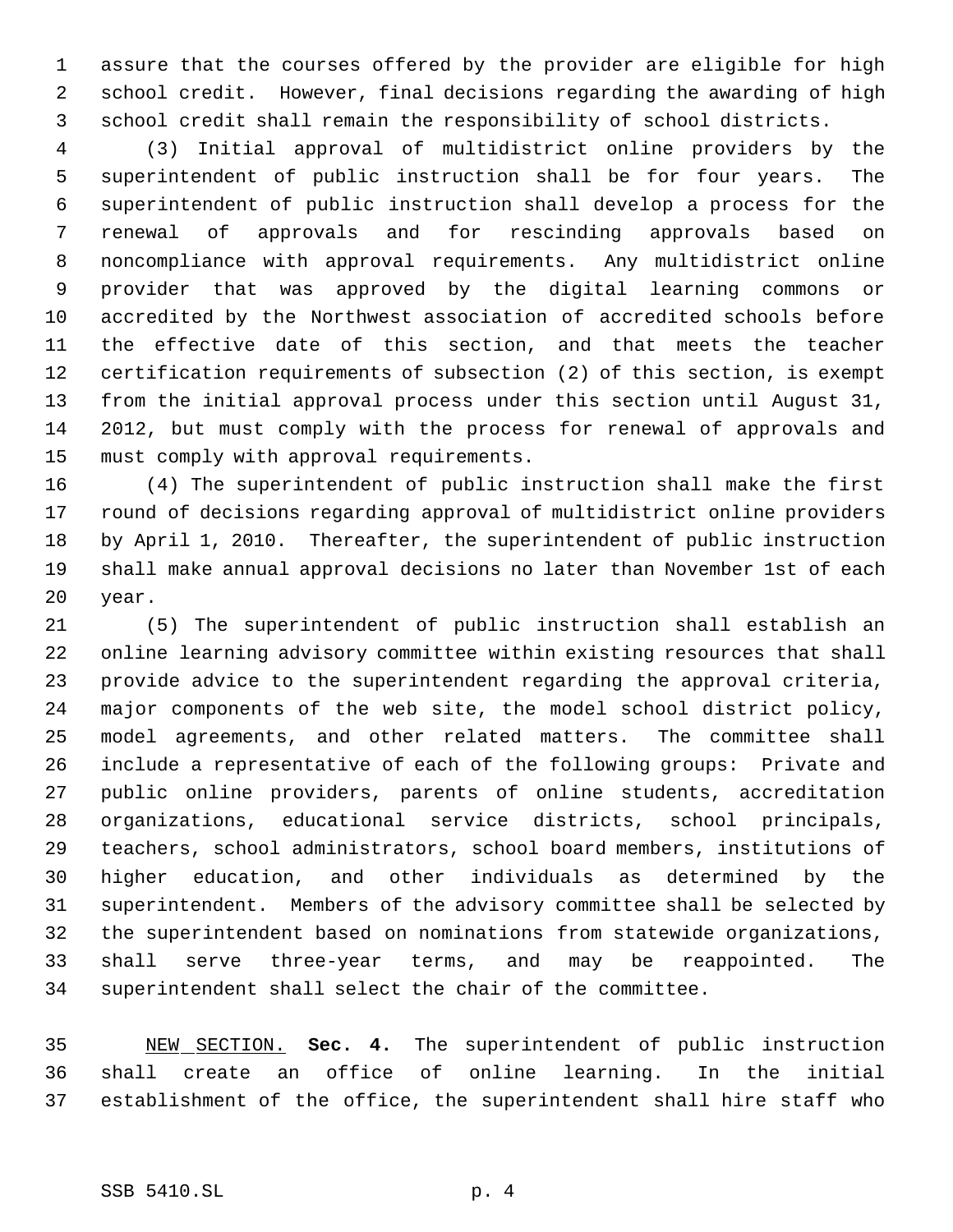have been employed by the digital learning commons to the extent such hiring is in accordance with state law and to the extent funds are available. The office shall:

 (1) Develop and maintain a web site that provides objective information for students, parents, and educators regarding online learning opportunities offered by multidistrict online providers that have been approved in accordance with section 3 of this act. The web site shall include information regarding the online course provider's overall instructional program, specific information regarding the content of individual online courses and online school programs, a direct link to each online course provider's web site, how to register for online learning programs and courses, teacher qualifications, student-to-teacher ratios, course completion rates, and other evaluative and comparative information. The web site shall also provide information regarding the process and criteria for approving multidistrict online providers. To the greatest extent possible, the superintendent shall use the framework of the course offering component 18 of the web site developed by the digital learning commons;

 (2) Develop model agreements with approved multidistrict online providers that address standard contract terms and conditions that may apply to contracts between a school district and the approved provider. The purpose of the agreements is to provide a template to assist individual school districts, at the discretion of the district, in contracting with multidistrict online providers to offer the multidistrict online provider's courses and programs to students in the district. The agreements may address billing, fees, responsibilities 27 of online course providers and school districts, and other issues; and

(3) In collaboration with the educational service districts:

 (a) Provide technical assistance and support to school district personnel through the educational technology centers in the development and implementation of online learning programs in their districts; and

 (b) To the extent funds are available, provide online learning tools for students, teachers, administrators, and other educators.

 NEW SECTION. **Sec. 5.** The superintendent of public instruction shall:

 (1) Develop model policies and procedures, in consultation with the Washington state school directors' association, that may be used by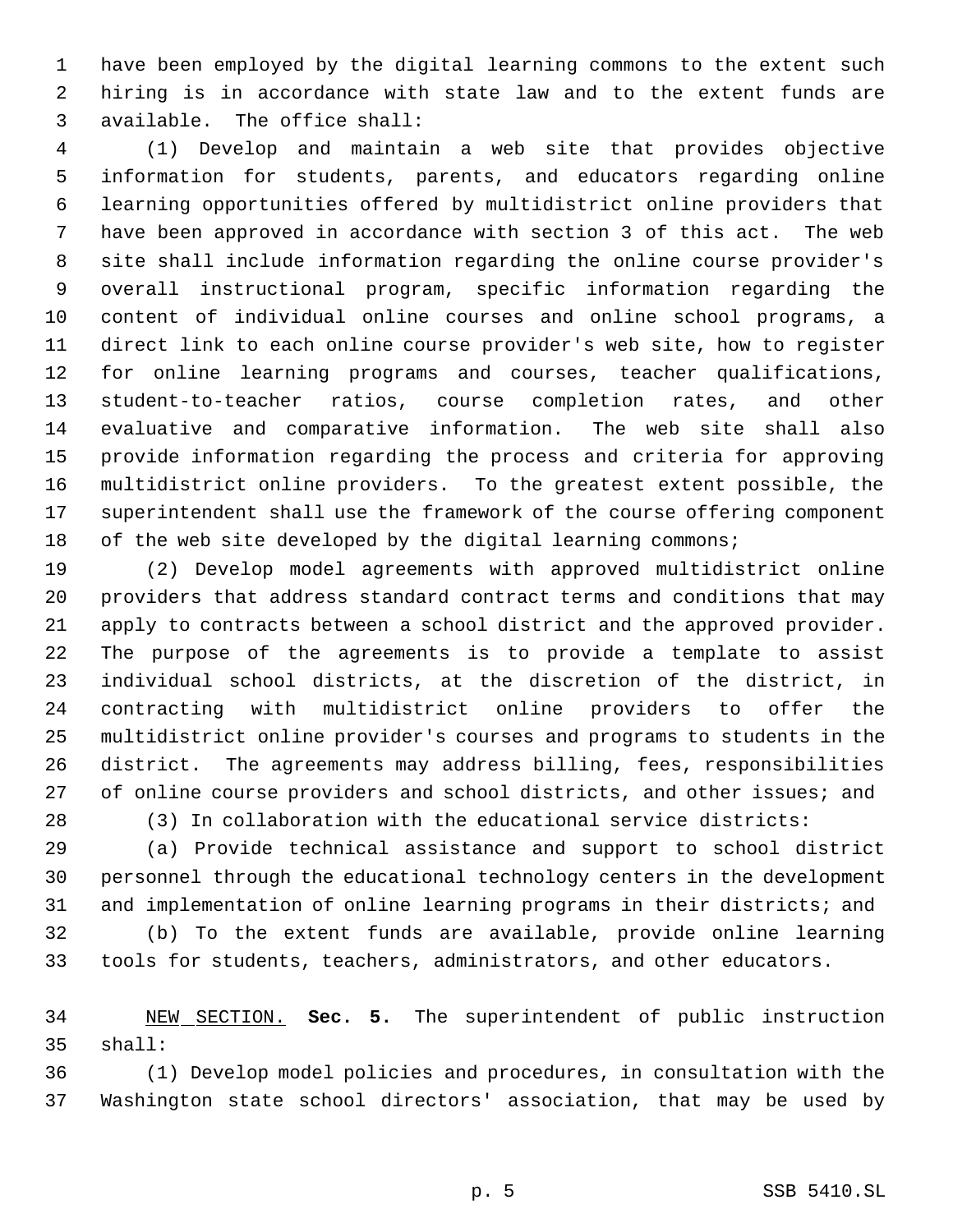school district boards of directors in the development of the school district policies and procedures required in section 6 of this act. The model policies and procedures shall be disseminated to school districts by February 1, 2010;

 (2) By December 1, 2009, modify the standards for school districts to report course information to the office of the superintendent of public instruction under RCW 28A.300.500 to designate if the course was an online course. The reporting standards shall be required beginning 9 with the 2010-11 school year; and

 (3) Beginning January 15, 2011, and annually thereafter, submit a report regarding online learning to the state board of education, the governor, and the legislature. The report shall cover the previous school year and include but not be limited to student demographics, course enrollment data, aggregated student course completion and passing rates, and activities and outcomes of course and provider approval reviews.

 NEW SECTION. **Sec. 6.** (1) By August 31, 2010, all school district boards of directors shall develop policies and procedures regarding student access to online courses and online learning programs. The policies and procedures shall include but not be limited to: Student eligibility criteria; the types of online courses available to students through the school district; the methods districts will use to support student success, which may include a local advisor; when the school district will and will not pay course fees and other costs; the granting of high school credit; and a process for students and parents or guardians to formally acknowledge any course taken for which no credit is given. The policies and procedures shall take effect beginning with the 2010-11 school year. School districts shall submit their policies to the superintendent of public instruction by September 15, 2010. By December 1, 2010, the superintendent of public instruction shall summarize the school district policies regarding student access to online courses and submit a report to the legislature.

 (2) School districts shall provide students with information regarding online courses that are available through the school district. The information shall include the types of information described in subsection (1) of this section.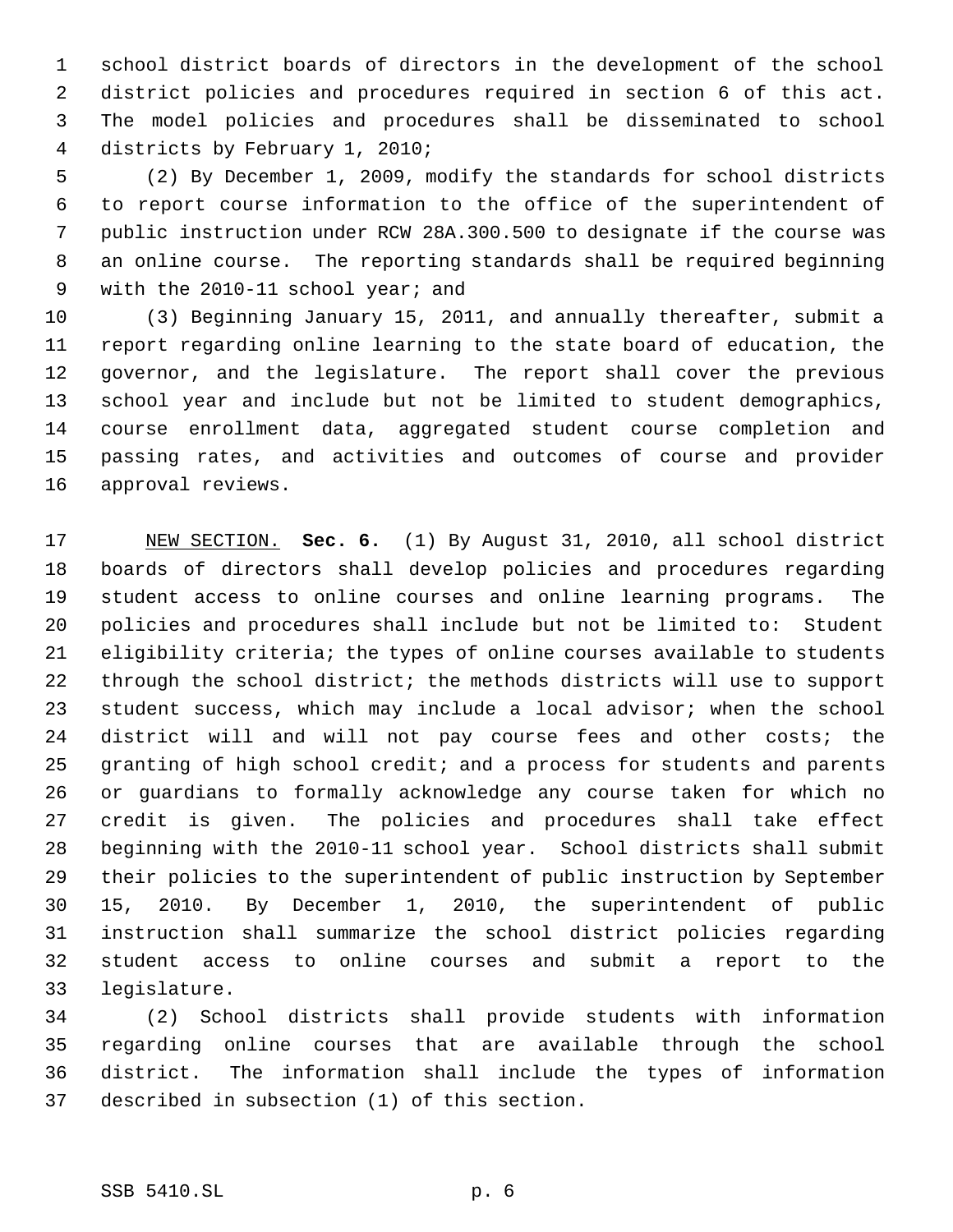(3) When developing local or regional online learning programs, school districts shall incorporate into the program design the approval criteria developed by the superintendent of public instruction under section 3 of this act.

 NEW SECTION. **Sec. 7.** (1) Beginning with the 2011-12 school year, school districts may claim state basic education funding, to the extent otherwise allowed by state law, for students enrolled in online courses or programs only if the online courses or programs are:

 (a) Offered by a multidistrict online provider approved under section 3 of this act by the superintendent of public instruction;

 (b) Offered by a school district online learning program if the program serves students who reside within the geographic boundaries of the school district, including school district programs in which fewer than ten percent of the program's students reside outside the school district's geographic boundaries; or

 (c) Offered by a regional online learning program where courses are jointly developed and offered by two or more school districts or an educational service district through an interdistrict cooperative program agreement.

 (2) Criteria shall be established by the superintendent of public instruction to allow online courses that have not been approved by the superintendent of public instruction to be eligible for state funding if the course is in a subject matter in which no courses have been approved and, if it is a high school course, the course meets Washington high school graduation requirements.

 NEW SECTION. **Sec. 8.** Nothing in this chapter is intended to diminish the rights of students to attend a nonresident school district in accordance with RCW 28A.225.220 through 28A.225.230 for the purposes of enrolling in online courses or programs.

 **Sec. 9.** RCW 28A.150.262 and 2005 c 356 s 2 are each amended to read as follows:

 Under RCW 28A.150.260, the superintendent of public instruction shall revise the definition of a full-time equivalent student to 34 include students who receive instruction through ((digital programs. "Digital programs" means electronically delivered learning that occurs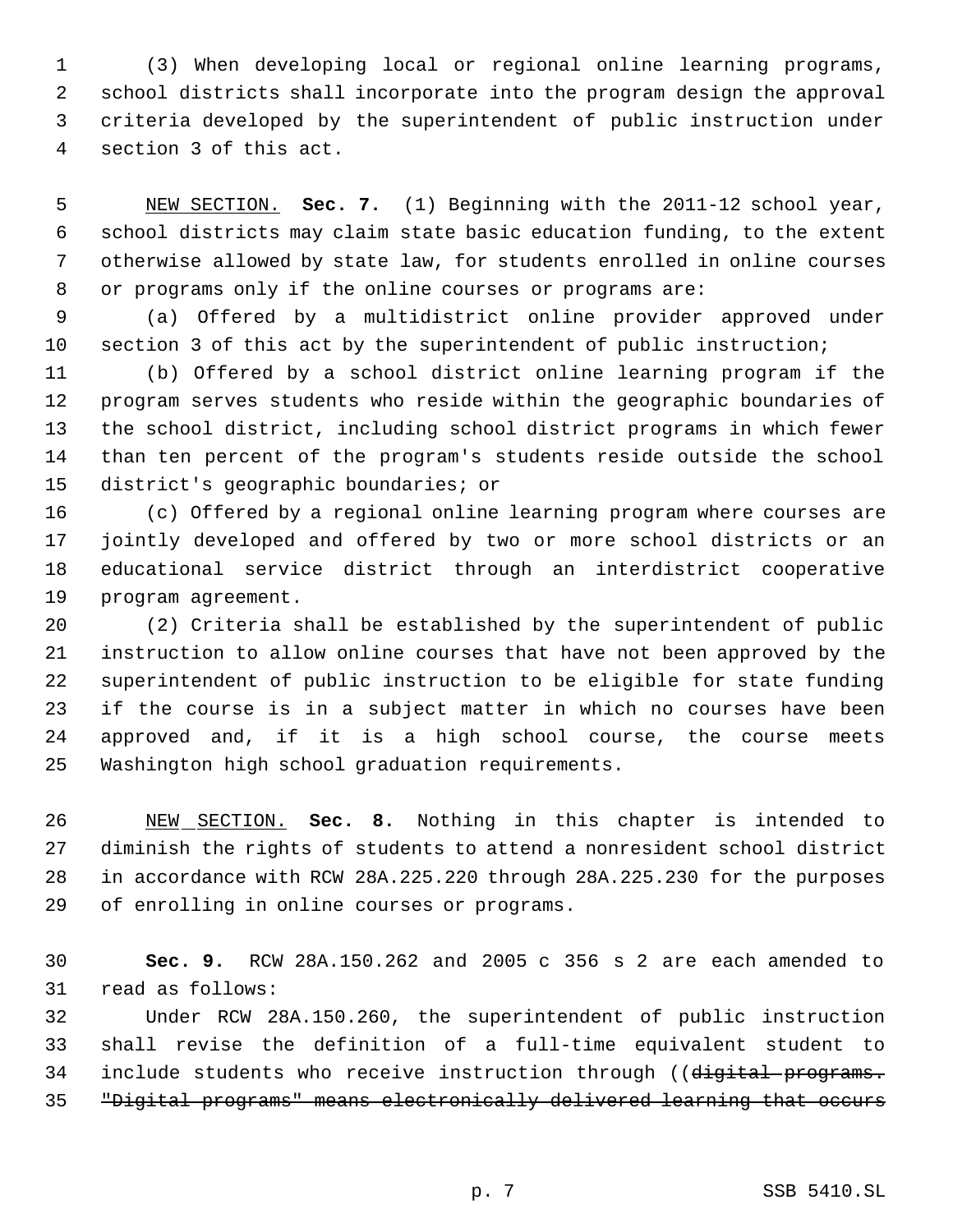1 primarily-away-from-the-classroom) alternative learning experience 2 online programs. As used in this section, an "alternative learning experience online program" is a set of online courses or an online school program as defined in section 2 of this act that is delivered to students in whole or in part independently from a regular classroom schedule. The superintendent of public instruction has the authority to adopt rules to implement the revised definition beginning with the 2005-2007 biennium for school districts claiming state funding for the programs. The rules shall include but not be limited to the following:

 (1) Defining a full-time equivalent student under RCW 28A.150.260 or part-time student under RCW 28A.150.350 based upon the district's estimated average weekly hours of learning activity as identified in the student's learning plan, as long as the student is found, through monthly evaluation, to be making satisfactory progress; the rules shall require districts providing programs under this section to nonresident students to establish procedures that address, at a minimum, the coordination of student counting for state funding so that no student is counted for more than one full-time equivalent in the aggregate;

 (2) Requiring the board of directors of a school district offering, 20 or contracting under RCW 28A.150.305 to offer,  $((a - digital))$  an alternative learning experience online program to adopt and annually review written policies for each program and program provider and to 23 receive an annual report on its digital alternative learning experience 24 online programs from its staff;

 (3) Requiring each school district offering or contracting to offer 26 ((a-digital)) an alternative learning experience online program to report annually to the superintendent of public instruction on the types of programs and course offerings, and number of students participating;

(4) Requiring completion of a program self-evaluation;

 (5) Requiring documentation of the district of the student's physical residence;

 (6) Requiring that supervision, monitoring, assessment, and 34 evaluation of the ((digital)) alternative learning experience online program be provided by certificated instructional staff;

 (7) Requiring each school district offering courses or programs to identify the ratio of certificated instructional staff to full-time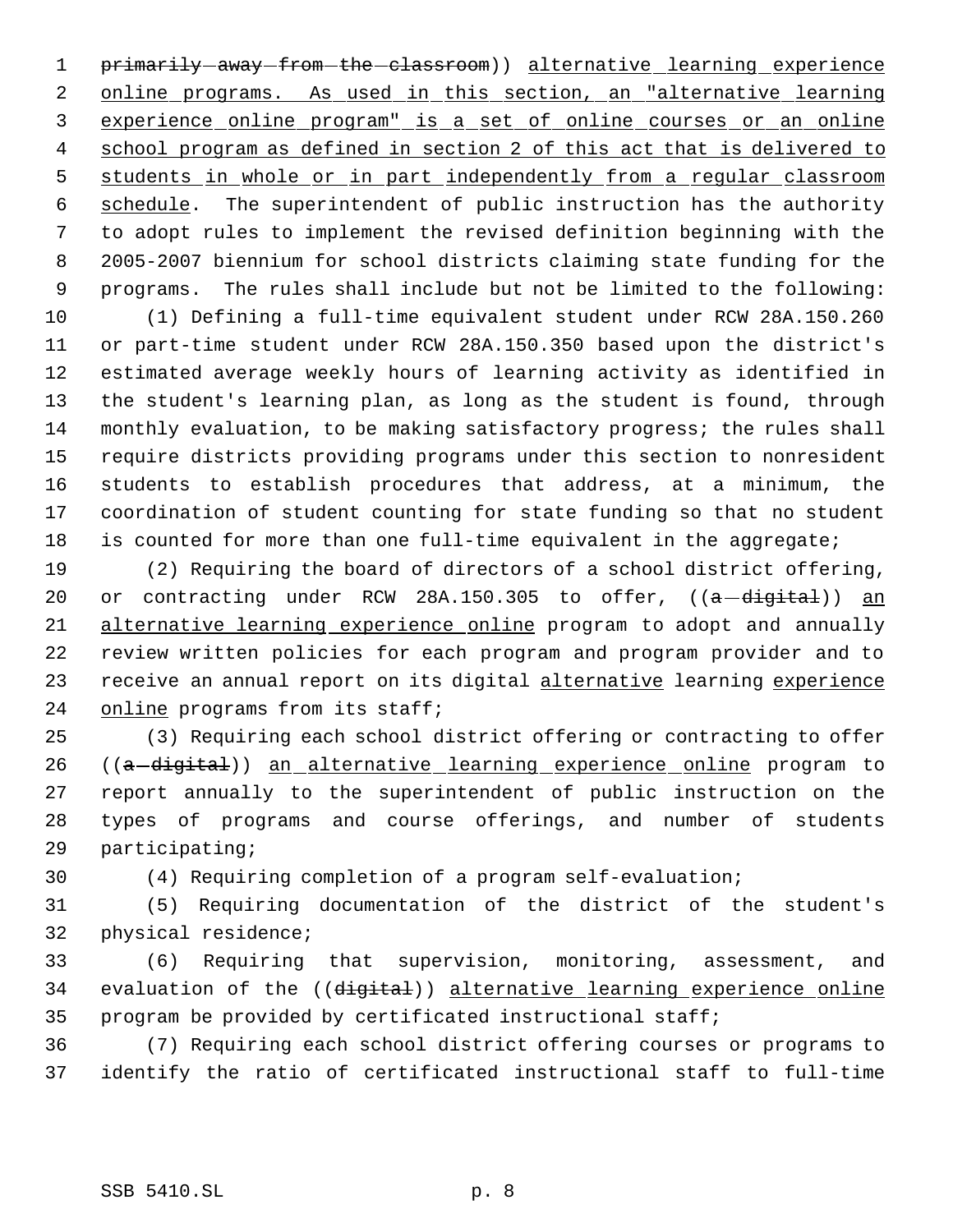equivalent students enrolled in such courses or programs, and to include a description of their ratio as part of the reports required under subsections (2) and (3) of this section;

 (8) Requiring reliable methods to verify a student is doing his or her own work; the methods may include proctored examinations or projects, including the use of web cams or other technologies. "Proctored" means directly monitored by an adult authorized by the school district;

9 (9) Requiring, for each student receiving instruction in ((a 10 digital)) an alternative learning experience online program, a learning plan that includes a description of course objectives and information on the requirements a student must meet to successfully complete the program or courses. The rules shall allow course syllabi and other additional information to be used to meet the requirement for a learning plan;

 (10) Requiring that the district assess the educational progress of enrolled students at least annually, using, for full-time students, the state assessment for the student's grade level and using any other annual assessments required by the school district. Part-time students shall also be assessed at least annually. However, part-time students who are either receiving home-based instruction under chapter 28A.200 RCW or who are enrolled in an approved private school under chapter 28A.195 RCW are not required to participate in the assessments required under chapter 28A.655 RCW. The rules shall address how students who reside outside the geographic service area of the school district are 26 to be assessed;

 (11) Requiring that each student enrolled in the program have direct personal contact with certificated instructional staff at least weekly until the student completes the course objectives or the requirements in the learning plan. Direct personal contact is for the purposes of instruction, review of assignments, testing, evaluation of student progress, or other learning activities. Direct personal contact may include the use of telephone, e-mail, instant messaging, interactive video communication, or other means of digital communication;

 (12) Requiring state-funded public schools or public school 37 programs whose primary purpose is to provide ((digital)) alternative learning experience online learning programs to receive accreditation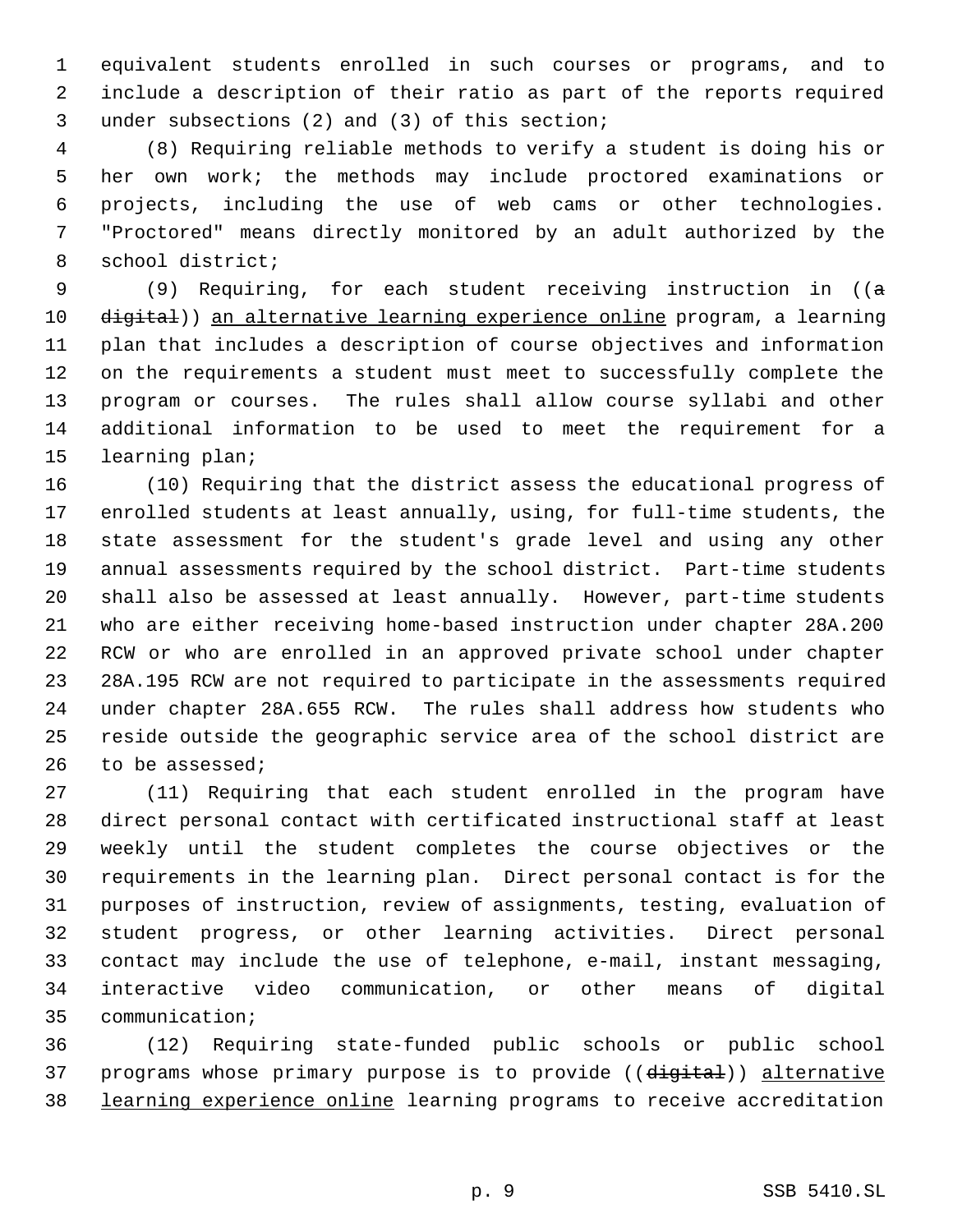1 through the ((state-accreditation-program-or-through-the-regional accreditation program)) Northwest association of accredited schools or another national, regional, or state accreditation program listed by 4 the office of the superintendent of public instruction after consultation with the Washington coalition for online learning;

 (13) Requiring state-funded public schools or public school 7 programs whose primary purpose is to provide ((digital)) alternative learning experience online learning to provide information to students and parents on whether or not the courses or programs: Cover one or more of the school district's learning goals or of the state's essential academic learning requirements or whether they permit the student to meet one or more of the state's or district's graduation requirements; and

 (14) Requiring that a school district that provides one or more 15 ((digital)) alternative learning experience online courses to a student provide the parent or guardian of the student, prior to the student's enrollment, with a description of any difference between home-based education as described in chapter 28A.200 RCW and the enrollment option selected by the student. The parent or guardian shall sign documentation attesting to his or her understanding of the difference and the documentation shall be retained by the district and made available for audit.

 NEW SECTION. **Sec. 10.** (1) The office of the superintendent of public instruction shall conduct a review of online courses and programs offered to students during the 2008-09 school year to create a baseline of information about part-time, full-time, and interdistrict 27 student enrollment; how courses and programs are offered and overseen; contract terms and funding arrangements; the fiscal impact on school district levy bases and levy equalization from interdistrict student enrollment; student-to-teacher ratios; course and program completion 31 and success rates; student retention and dropout rates; and how issues such as student assessment, special education, and teacher certification are addressed.

 (2) The office of the superintendent of public instruction shall also assess the level of funding provided for online course and program enrollment relative to the basic education general allocation, particularly for alternative learning experience programs. The